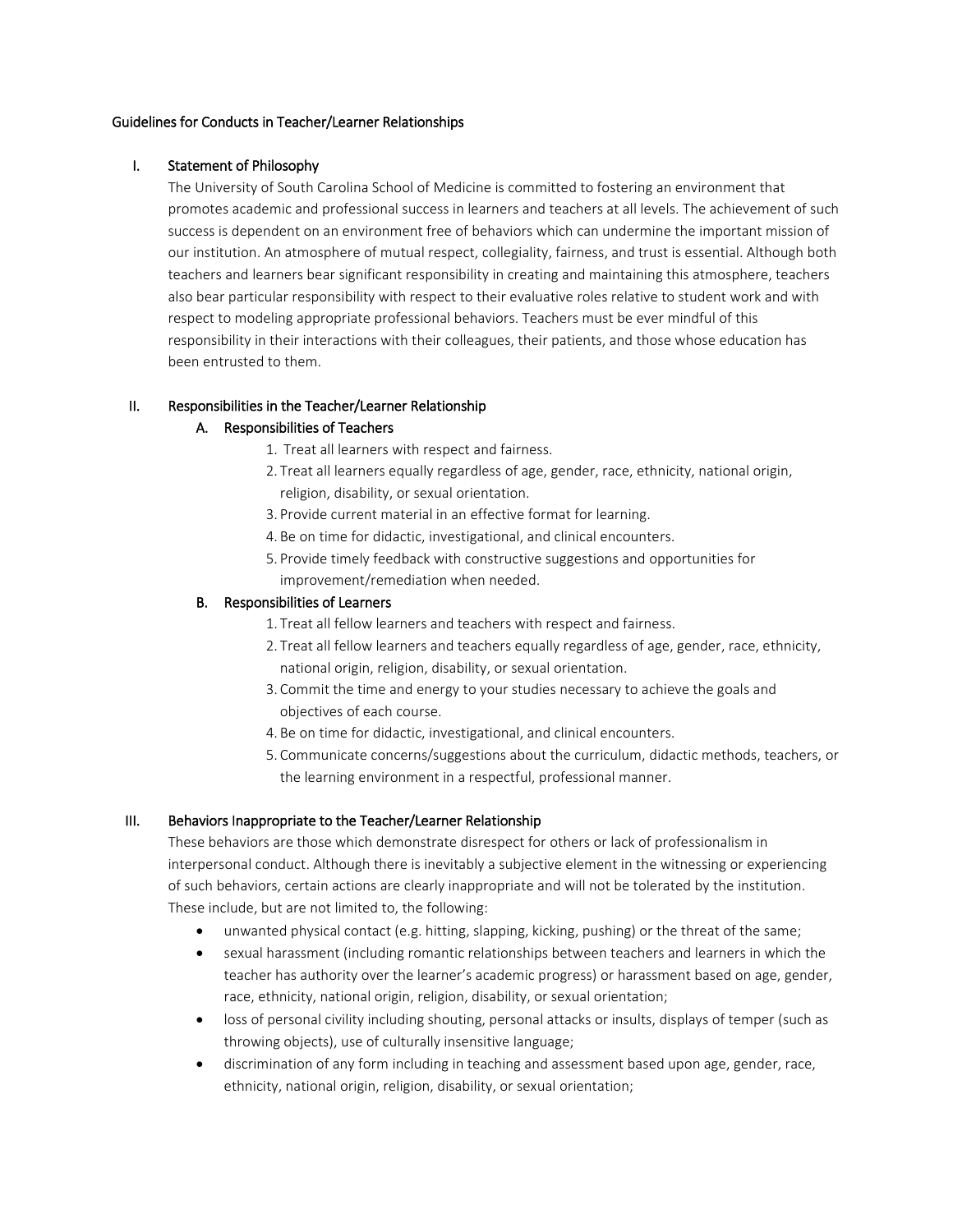- requests for other to perform inappropriate personal errands unrelated to the didactic, investigational, or clinical situation at hand;
- grading/evaluation on factors unrelated to performance, effort, or level of achievement.

### IV. Avenues for Addressing Inappropriate Behavior in the Teacher/Learner Context

# A. Learners' Concerns

Learners may address situations in which they feel that they have been the object of inappropriate behavior at various levels. At the most basic level, the most effective way to handle a situation may be to address it immediately and non-confrontationally. Oftentimes, a person is simply unaware that his/her behavior has offended someone, or even if aware, will correct the behavior appropriately if given the opportunity to do so in a way that is not threatening. The way to raise such an issue is to describe the behavior factually ("When you said…") describe how the behavior made you feel ("I felt…"), and state that the behavior needs to stop or not be repeated ("Please, don't do that again.")

Sometimes, such a request is not successful, or the person repeats the behavior, or the learner does not feel comfortable speaking directly to the teacher about his/her behavior. In those cases, it may be helpful to discuss the behavior with course/clerkship directors, laboratory mentors, program directors or department chairs. Students may also elect to speak to any one of the Assistant Deans or the Associate Dean in the Office of Medical Education and Academic Affairs, the Assistant Dean for Minority Affairs, the Director of Student Services, or one of the School of Medicine's three Ombudspersons for informal advice and counsel about these issues.

These individuals may offer additional suggestions for resolving the matter informally, such as, for example, speaking to the individual on the learner's behalf or on behalf of an entire class, raising the general issue in a faculty meeting, assisting the learner with writing to the individual teacher or even direct intervention to get the behavior to stop.

If no satisfactory resolution is reached after these discussions or the learner does not feel comfortable speaking to these individuals, he/she may bring the matter formally to the attention of the School of Medicine administration. The avenues for this more formal reporting vary depending upon the status of the reporting individual. In either case the learner always has the option of submitting a formal complaint to the University's Student Grievance Committee through the procedure outlined in the Carolina Community. [\(http://www.sc.edu/policies/staf627.pdf\)](http://www.sc.edu/policies/staf627.pdf)

- 1. If the person reporting the behavior is a medical student: The student should speak with the Director of Student Services, the Associate Dean for Medical Education and Academic Affairs, or one of the school's Ombudspersons.
- 2. If the person reporting the behavior is a graduate student or MD/PhD student pursuing their graduate studies:

The student should speak with the Director of Student Services of the Director of Graduate Studies Program.

B. Teachers' Concerns

If a teacher feels that a learner has engaged in inappropriate behavior, it is likewise most effective to address the situation immediately and non-confrontationally. If the matter is not resolved satisfactorily, the teacher should contact the course/clerkship director, program director, or